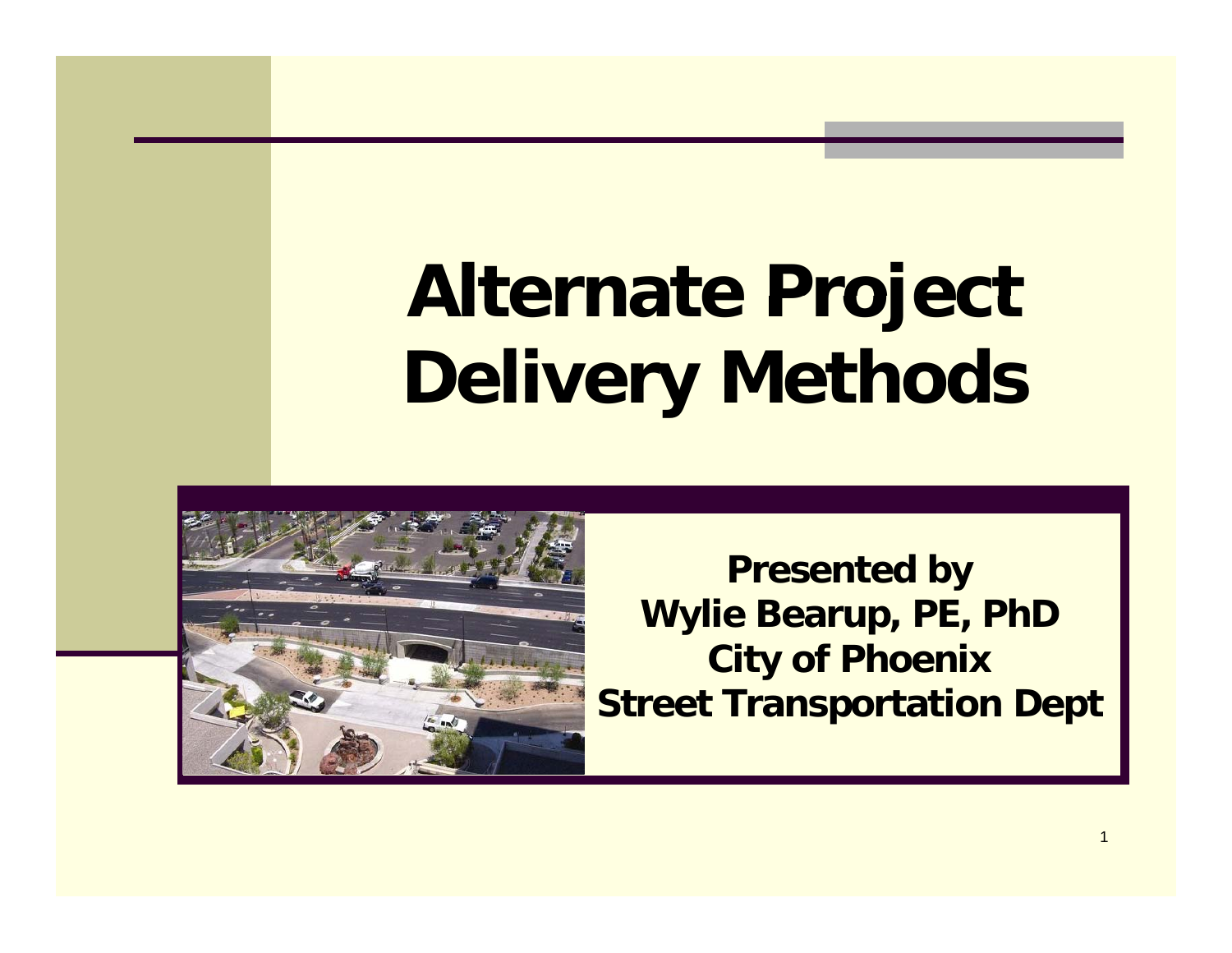#### **Objective**

■ To gain an understanding of Alternate Project Delivery Methods

■ To understand how the Street Transportation Dept is planning to implement APDM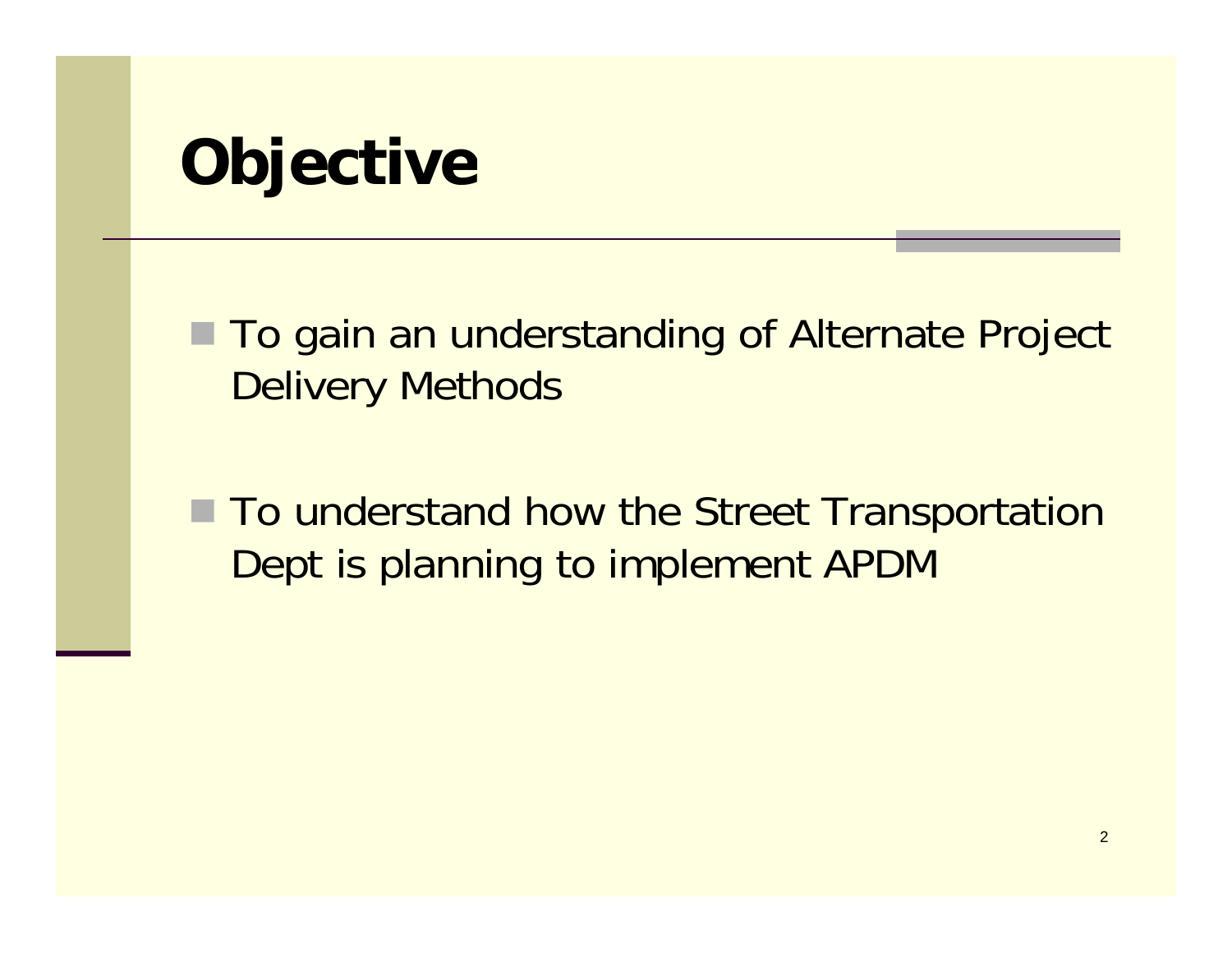# **Delivery Methods & Pro ject Types**

| <b>METHOD</b>                        | <b>PROJECT TYPE</b>                                                      |
|--------------------------------------|--------------------------------------------------------------------------|
| Design-Bid-Build                     | Streets improvements, storm drains,<br>waterlines                        |
| <b>Design-Build</b>                  | <b>Fast tracked projects, speed</b><br>premium                           |
| <b>CMAR</b>                          | Buildings, water/wastewater &<br>aviation facilities, phasing challenges |
| <b>Job Order</b><br><b>Contracts</b> | Renovation, remodel, small new<br>construction < \$2M                    |

#### <u> GOAL: Use the right tool for the job.</u>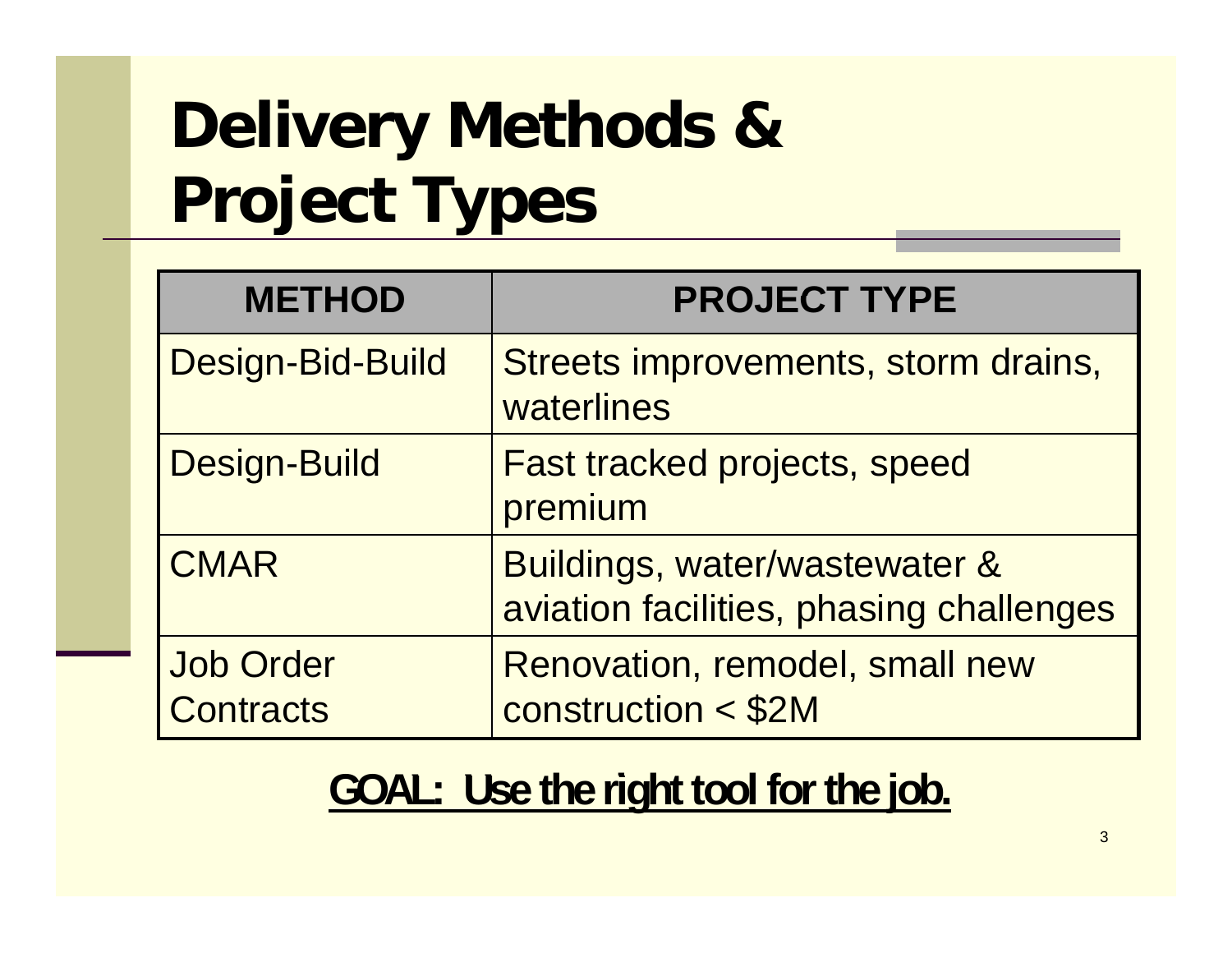## **Delivery Methods Background**

- State Legislature approved alternate methods in 2000 General Session
- Alternate Project Delivery Methods include:
	- **Construction Manager at Risk (CMAR)**
	- Design-Build (DB)
	- Job Order Contracting (JOC)
- **Previously, City only allowed to use Design-**Bid-Build method
	- F. Challenges completing projects on time within budgets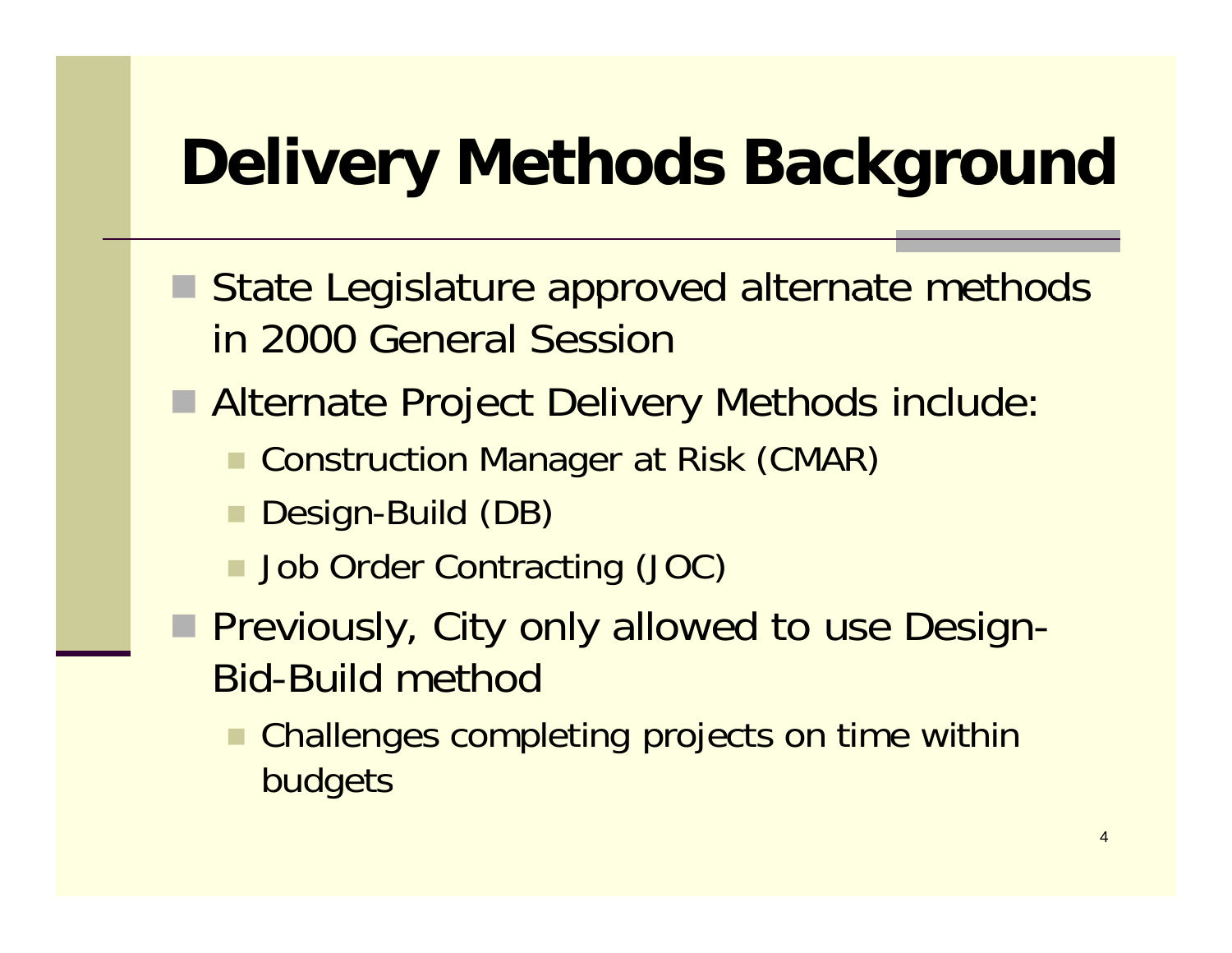# **Design-Bid-Build**

#### **Traditional, Low Bid**

- Linear process each step must be completed before proceeding to next
- Longest project duration and a consequence of  $\overline{\phantom{a}}$  General
- Adversarial relationships



#### **Typical Project Timeline**

| Select           |  |  |  |  |  |  |  |  |
|------------------|--|--|--|--|--|--|--|--|
| Design           |  |  |  |  |  |  |  |  |
| <b>Bid</b>       |  |  |  |  |  |  |  |  |
| <b>Construct</b> |  |  |  |  |  |  |  |  |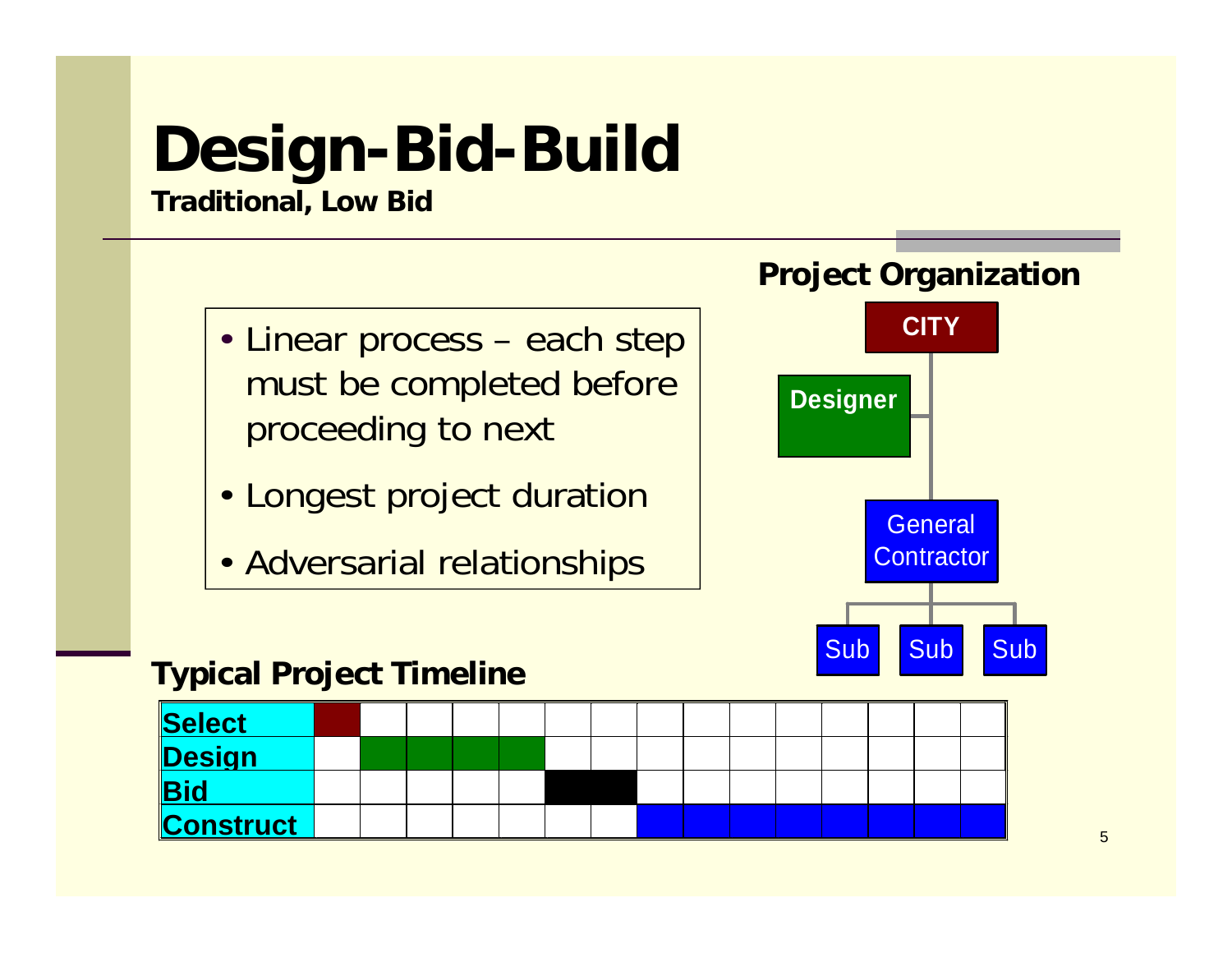### **Isaac Pedestrian Bridge Bridge**

- Scope: New pedestrian bridge spanning 135 feet, student drop-off area, and bus shelter
- Designer: Jacobs Engineering Group
- Artist: Rosemary Lonewolf
- Construction: Bison Construction
- Budget: \$6.4 million
- Factors:
	- **E** Significant collaboration between Federal, State, County, City, School
	- Specialized Art features
- Status: Opened August 2008



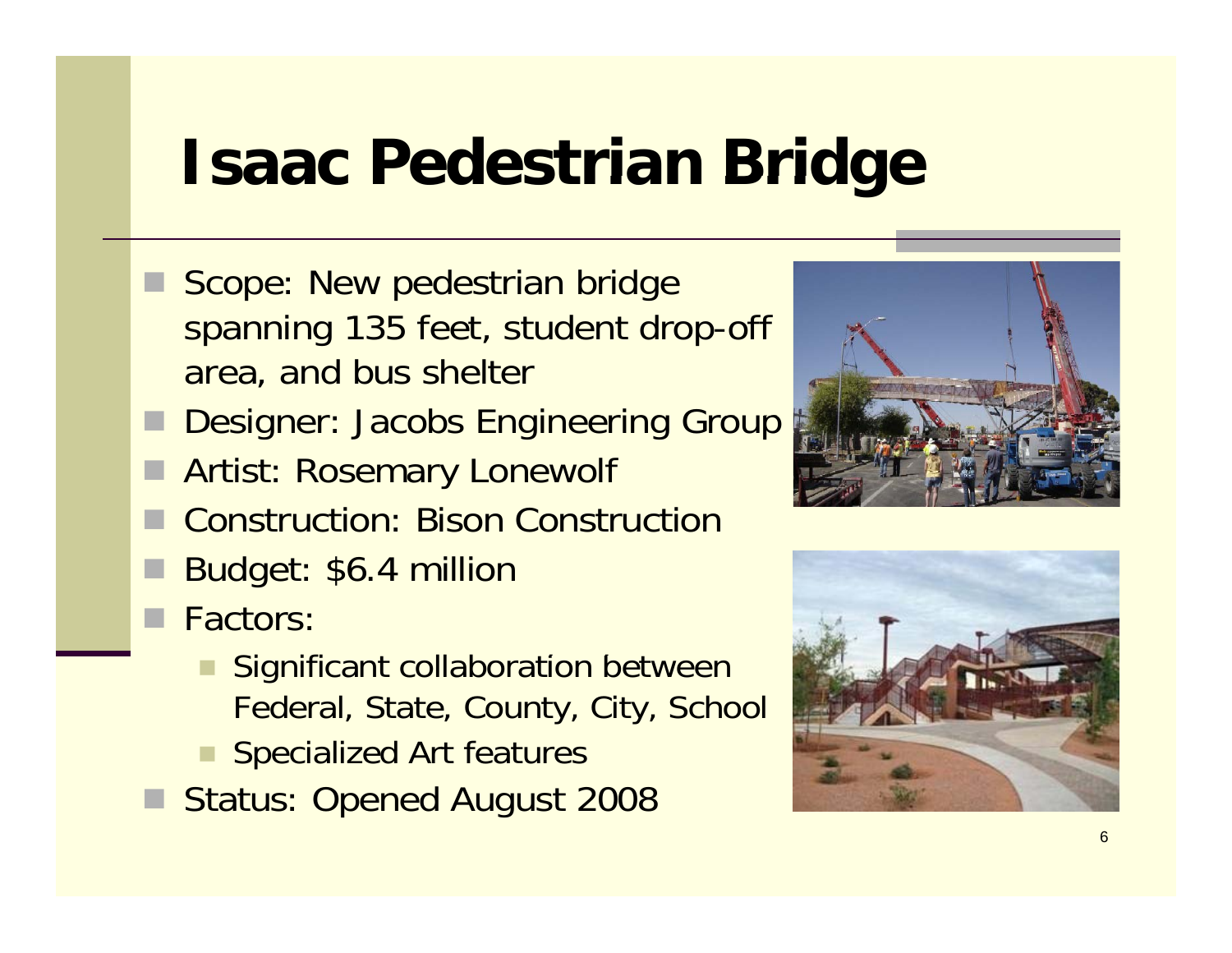## **Van Buren: 75th-67th Avenues Paving & Storm Drain**

- Scope: Paving, curb, sidewalk, storm drain, street lights
- Designer: Entellus
- Construction: Standard Construction
- Budget: \$3 million
- Factors:
	- 11,300 tons of asphalt
	- 5,200 linear feet of curb
	- 23,500 square feet of sidewalk
	- 1,200 linear feet of storm drain
- Status:
	- Began construction November 2009
	- Scheduled completion May 2010





7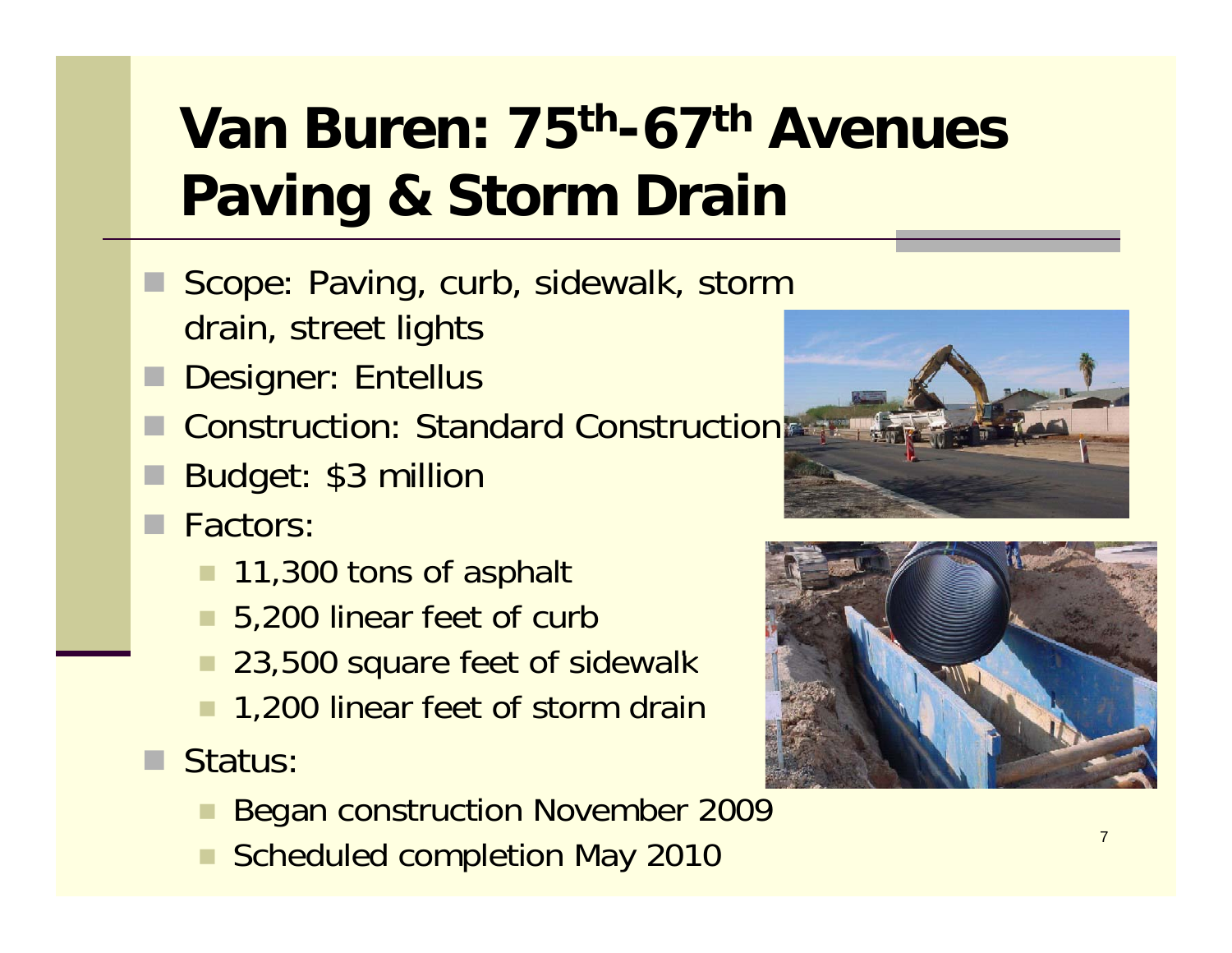# **Design-Build**

**Qualifications Based & Best Value**

- Single contract for design and construction
- Allows fast tracking, start construction as complete design
- No "finger pointing"



#### **Typical Project Timeline**

| <b>Prelim Design</b> |  |  |  |  |  |  |  |
|----------------------|--|--|--|--|--|--|--|
| Select               |  |  |  |  |  |  |  |
| <b>Design &amp;</b>  |  |  |  |  |  |  |  |
| <b>Construct</b>     |  |  |  |  |  |  |  |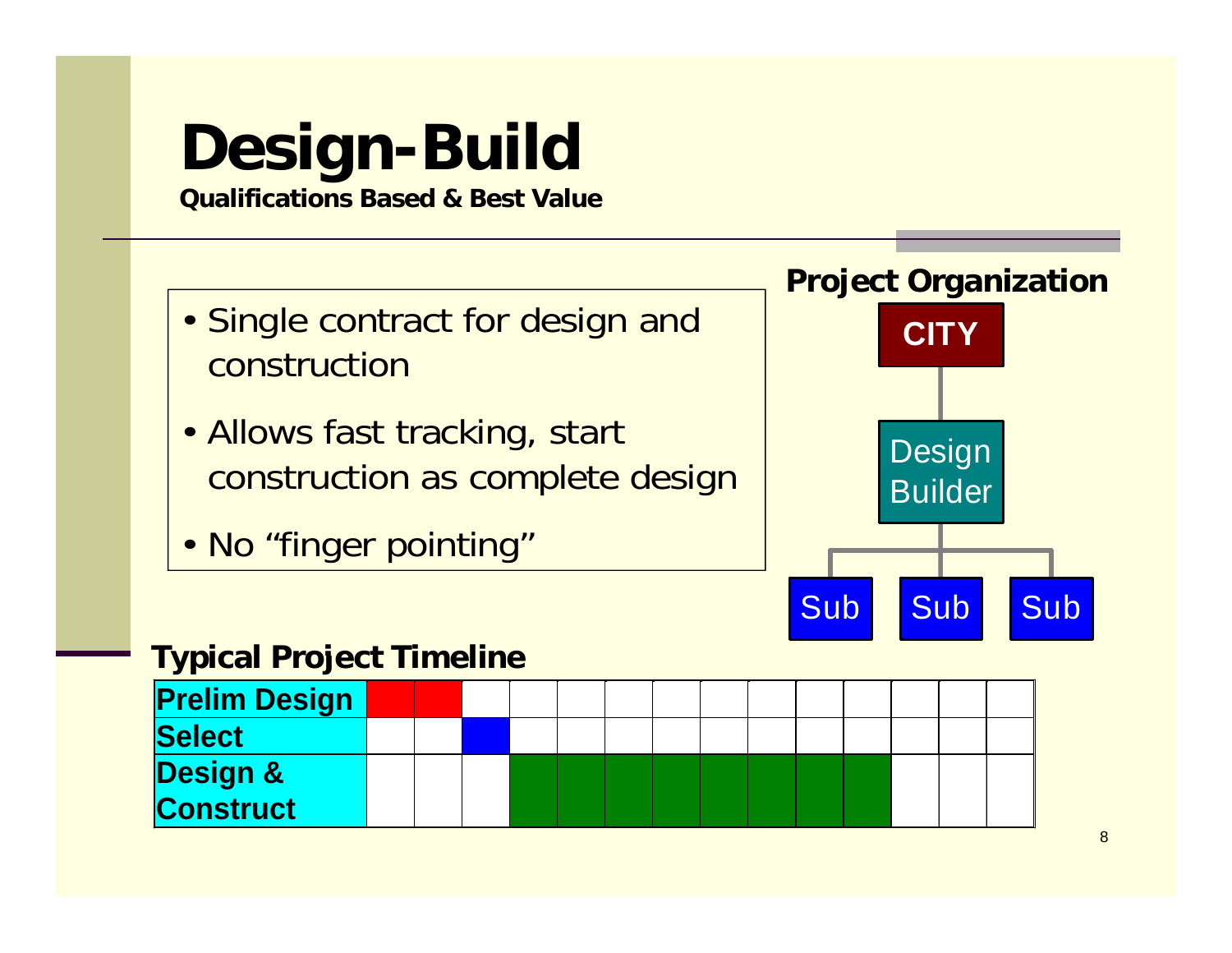### **ASU School of Journalism**

- Scope: New classroom and office space, TV studios
- Designer/Builder: Sundt Construction w/HDR and Steven Ehrlich Architects
- Budget: \$71M
	- Factors:
		- Time!
		- Complexity
		- Coordination
- Status: Opened August 2008



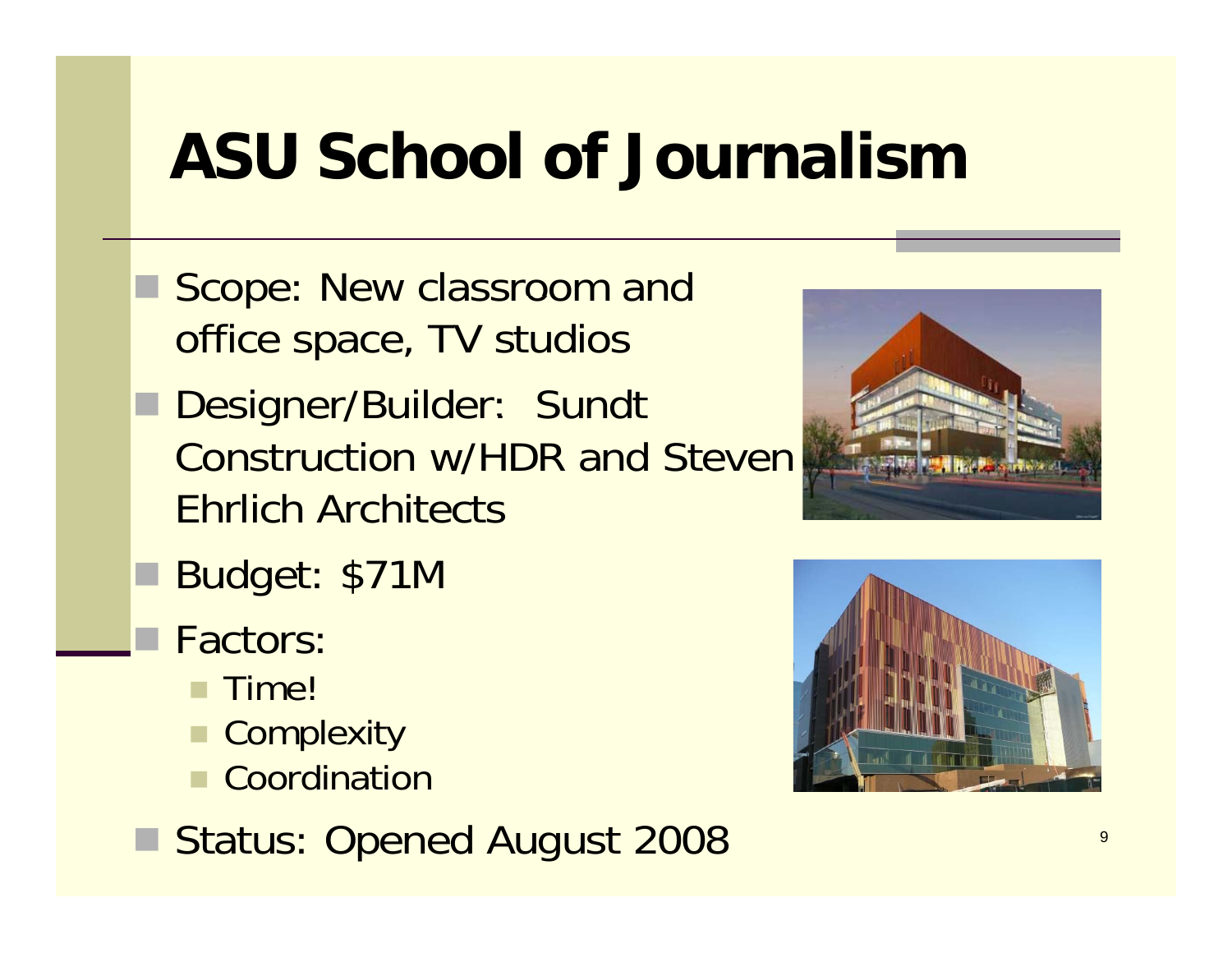# **Construction Mana ger at Risk**

**Qualifications Based only**

- Separate contracts for design and construction
- CM selected during design, provides input
- Work by owner-approved subs  $\begin{bmatrix} \begin{matrix} \begin{matrix} \end{matrix} \end{bmatrix} & \begin{matrix} \end{matrix} \end{bmatrix} \end{bmatrix}$





#### **Typical Project Timeline**

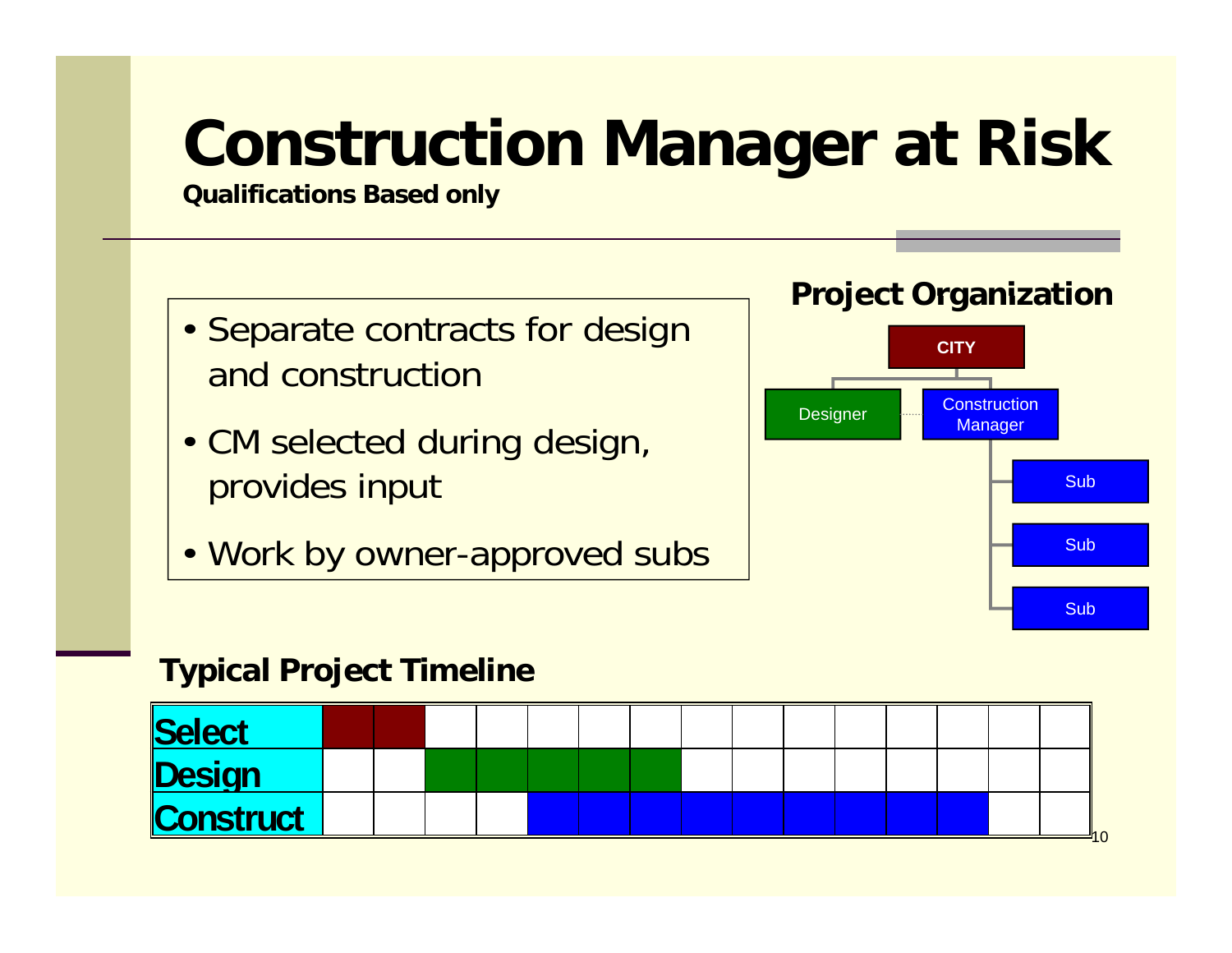# **Phoenix Convention Center E i xpans on**

- Scope: Expand Convention Center, Renovate Symphony Hall
- Designer: LAD/HOK
- CMAR: Hunt/Russell/Alvarado
- Budget: \$600M
- **Factors** 
	- Complexity
	- Phasing
	- Schedule
- Status: Phase 1 Complete
- Symphony Hall Done
- **Phase 2 Opened Dec. 27, 2008**



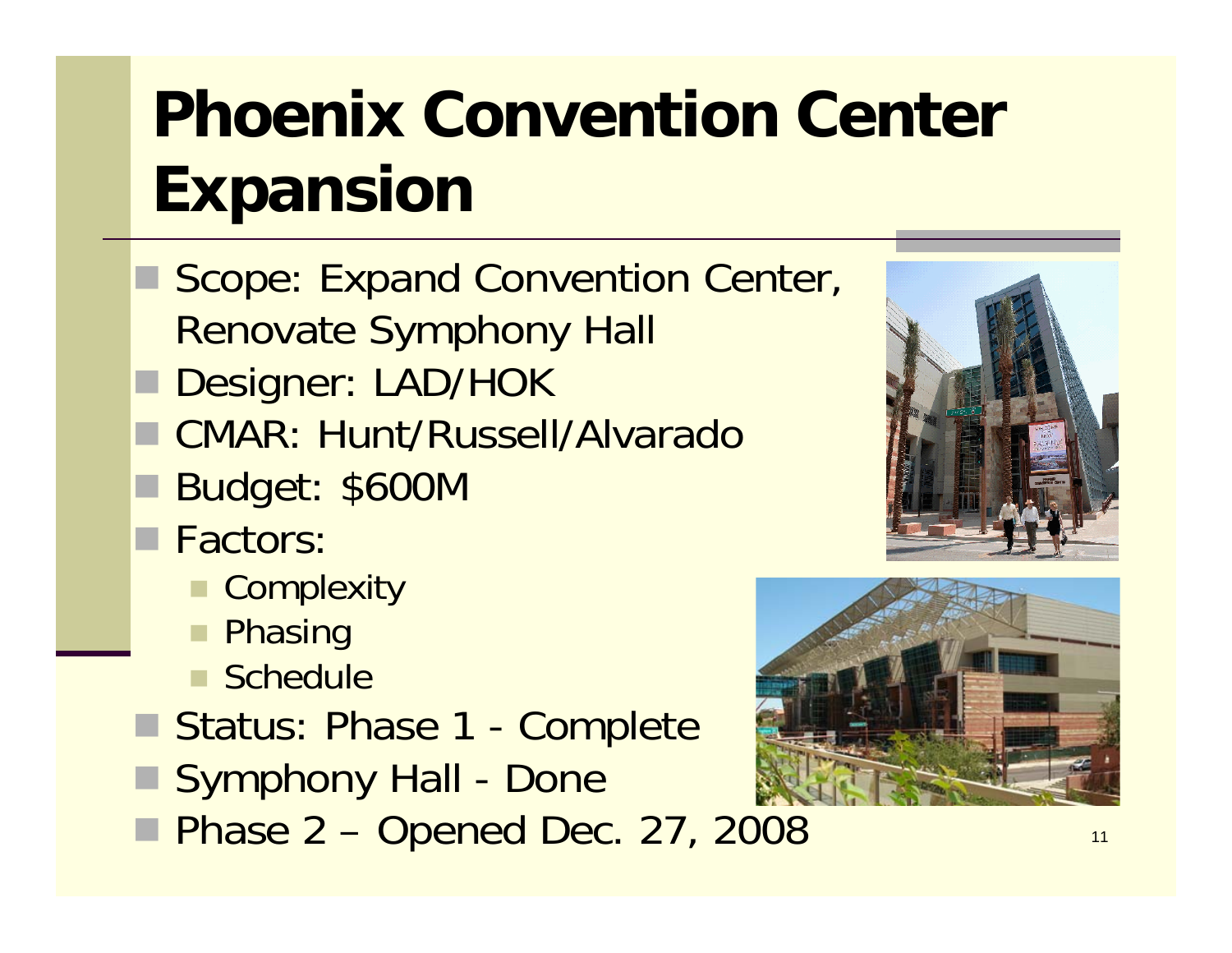# **Camelback Pedestrian Unde pass rpass**

- Grade-separated pedestrian connection across Camelback between 24th and 26th Streets
- **Pedestrian enhancements at** 20<sup>th</sup> and 24<sup>th</sup> Streets.
- Hunter Contracting completed within a compressed (nine month) timeframe
- **Required coordination with** the Biltmore Fashion Square and Camelback Esplanade management



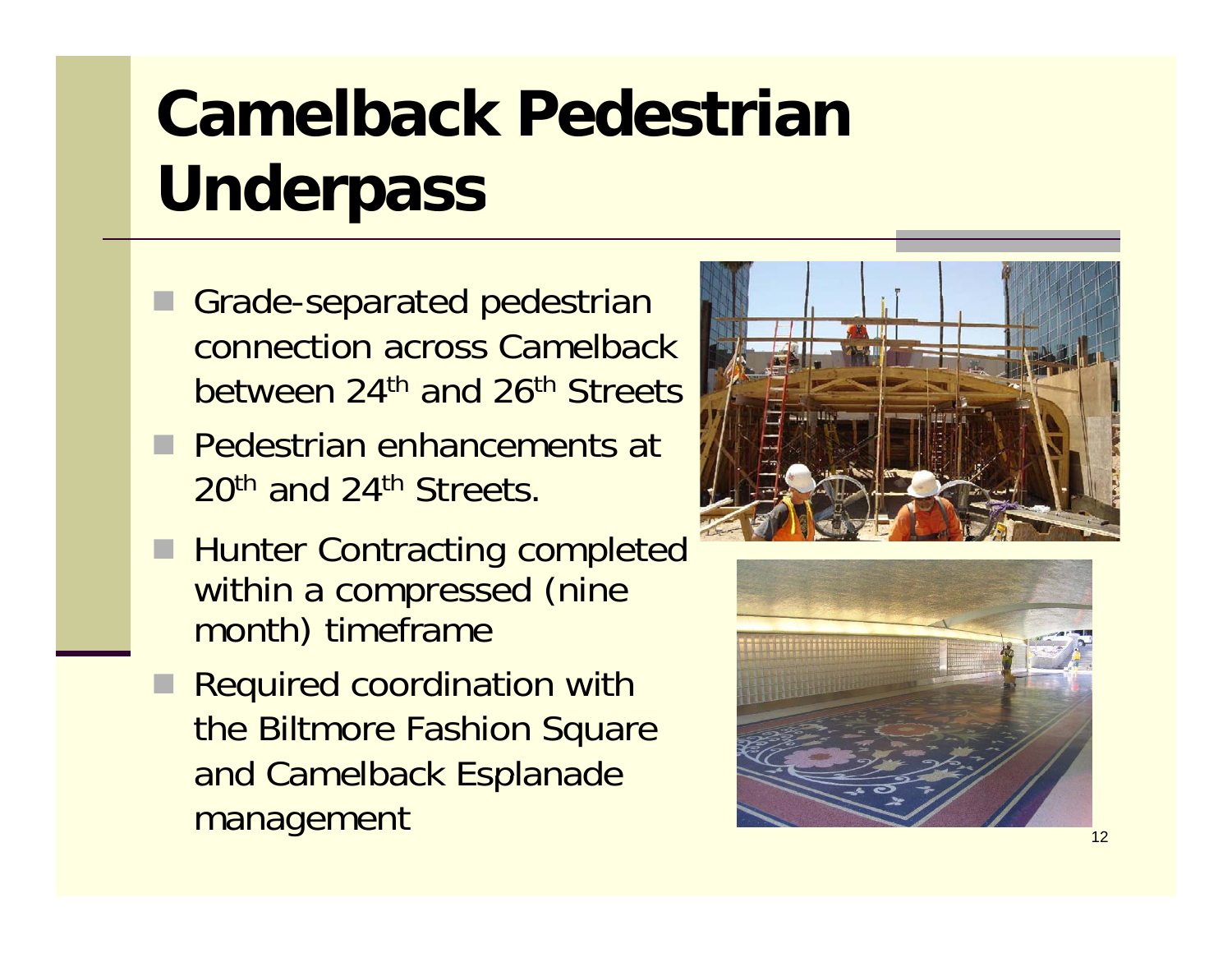# **More Street Transportation C j MAR Pro jects**

- **Historic Streetlight Restoration (Underway)**
- **North Valley Parkway (19th Avenue) Bridge Over CAP Canal (Hunter Contracting)**
- Sonoran Boulevard (Advertisement Underway)
- Arcadia Drive Drainage & Sidewalk Improvements (Advertisement Underway)

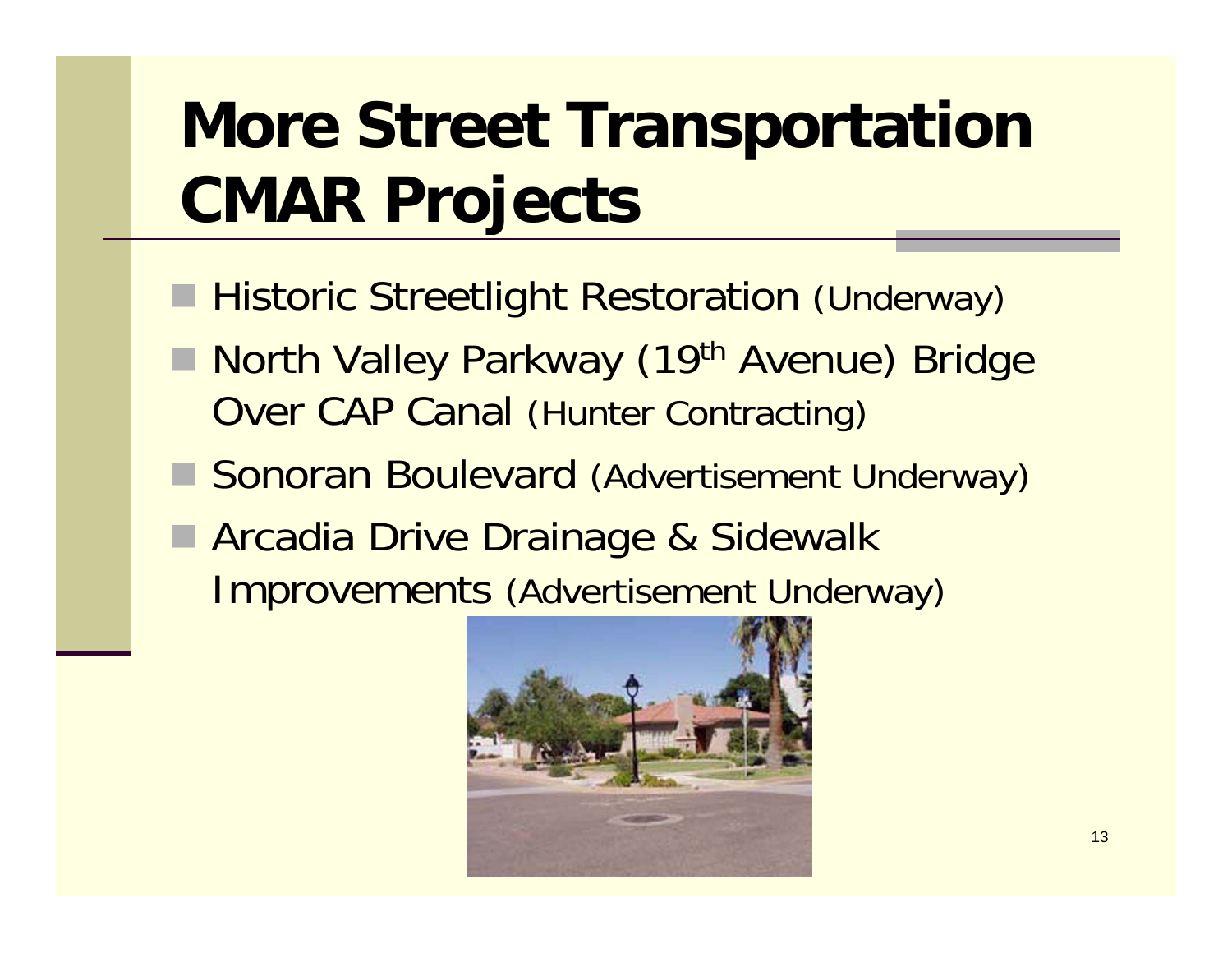### **CMAR w/ Price Competition**

- Arizona law required "Qualifications Based Selection" only, prohibits price consideration
- **Most Federal agencies require price** competition on selection of contractors
- 2009 legislative session enacted CMAR with price for ARRA only
	- **Format of price competition undefined**
	- Options prepared by Alliance for Construction Excellence, ASU
- Revise 2010 for all Federal funds??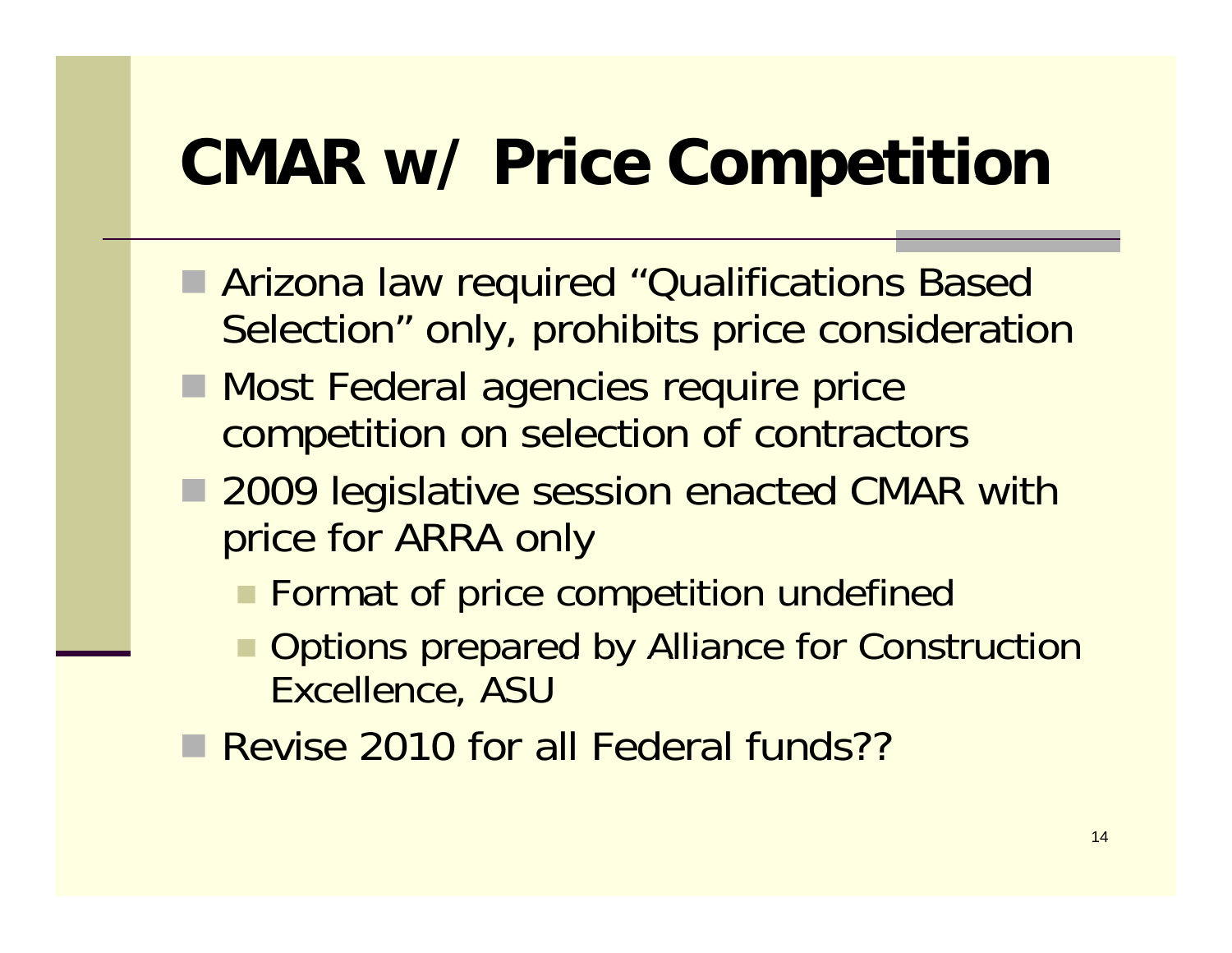# **Job Order Contracts**

**Qualifications Based & Best Value**

- Used for small sidewalk projects, landscape, local drainage, ADA ramps, bridge repair, etc.
- Projects designed and constructed "as needed"
- Separate designer or JOC

#### projects, **Project Or ganization j g**



#### **Typical Project Timeline**

| Select                |  |  |  |  |  |  |  |  |
|-----------------------|--|--|--|--|--|--|--|--|
| <b>Award</b>          |  |  |  |  |  |  |  |  |
| Design &<br>Construct |  |  |  |  |  |  |  |  |
|                       |  |  |  |  |  |  |  |  |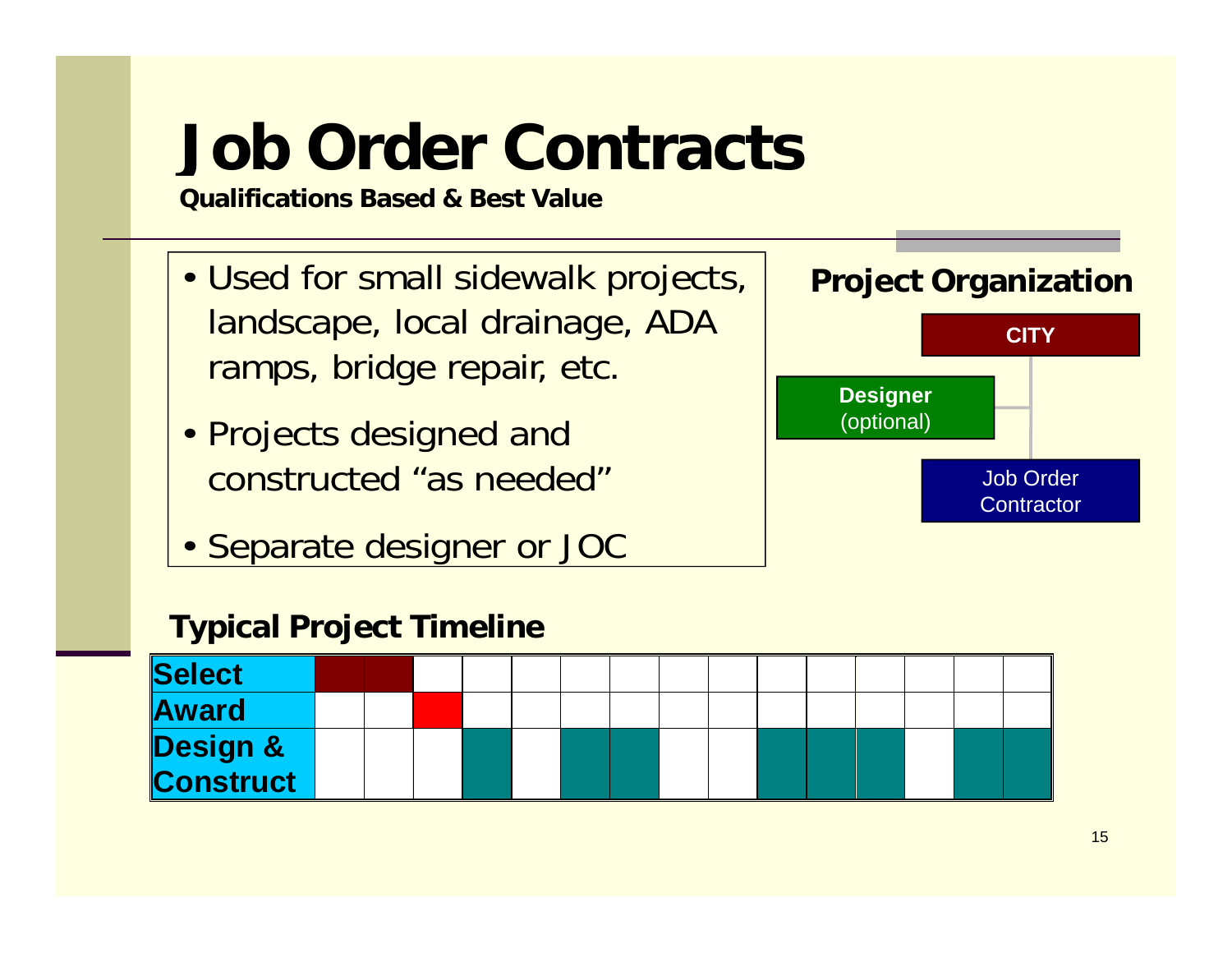#### **Street Transportation JOCs**

- Selected on qualifications, experience
- Negotiated price based on scope
- **Use historical bid prices to Verify COST Roosevelt/39<sup>th</sup> Ave Before**



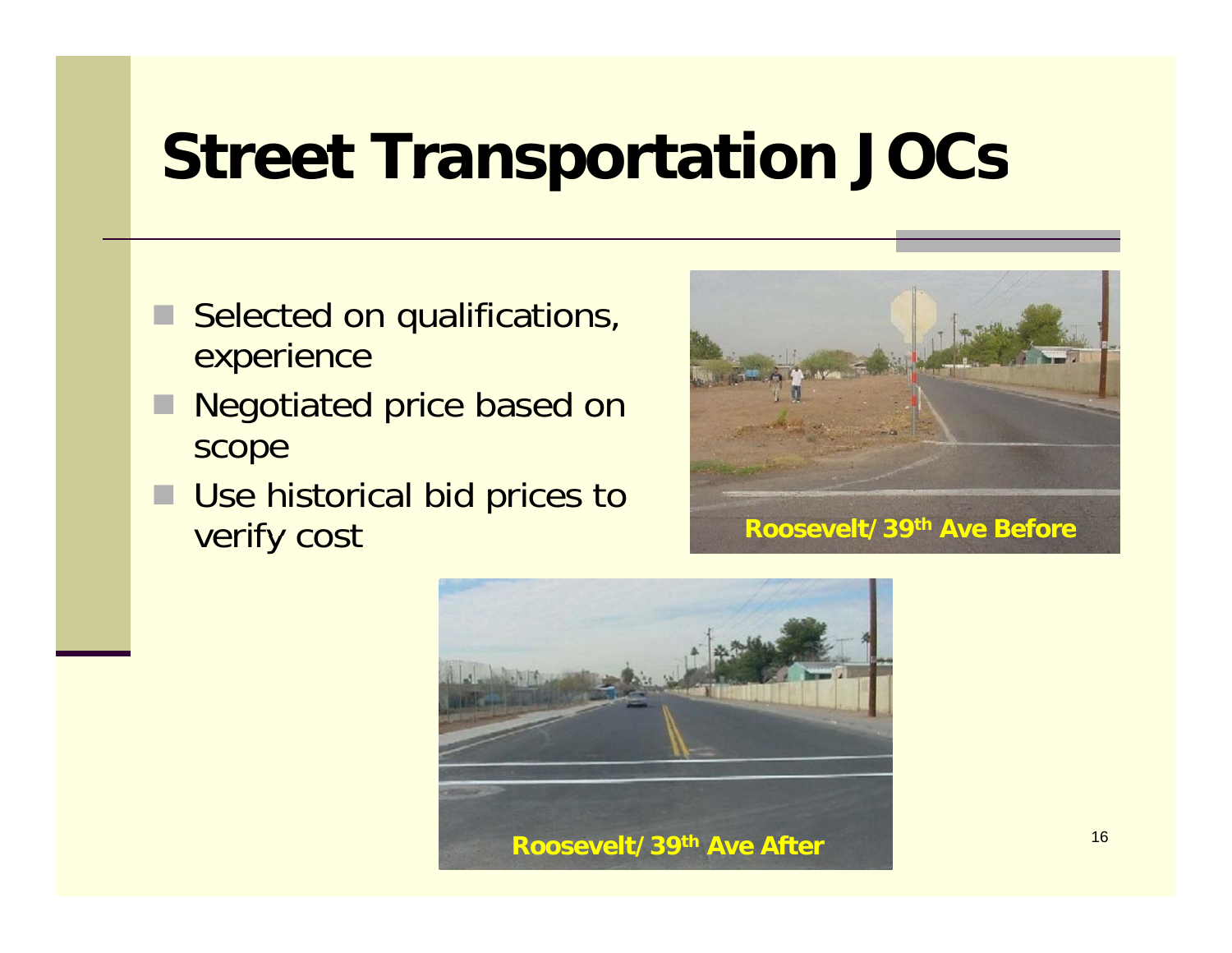# **Galvin Parkway Traffic Circle**

- Scope: Traffic Circle to mitigate traffic through Papago Park and entrance to Desert Botanical Garden
- **Designer: CMX**
- Construction: Banicki Construction
- Budget: \$1 million
- **Factors:** 
	- Coordination with Water Dept project
	- Balancing needs of all stake holders
- Status: Opened September 2009



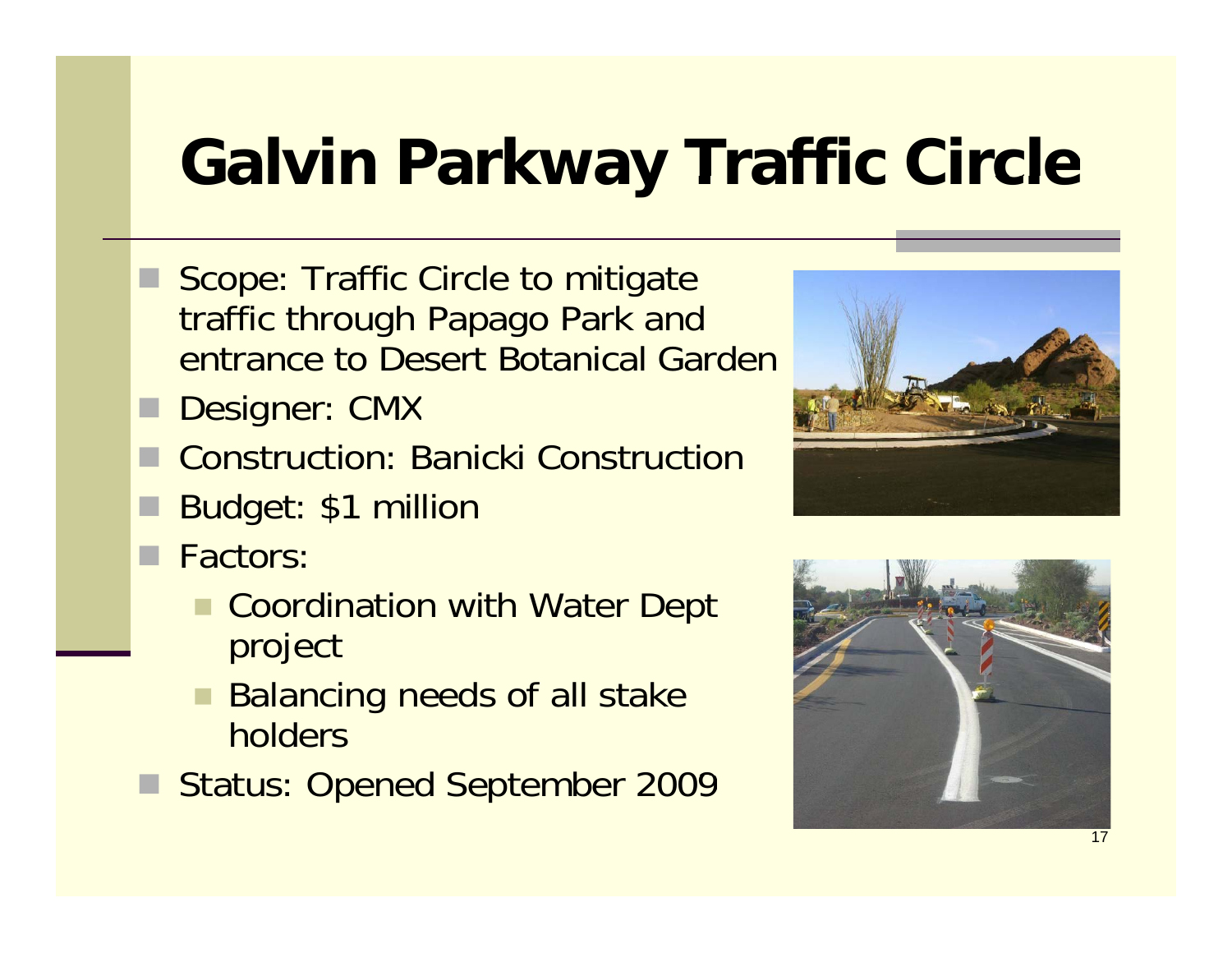## **Selection Process Summary**

| <b>METHOD</b>        | <b>IFB</b> | <b>RFQ</b> | <b>RFP</b> |
|----------------------|------------|------------|------------|
| Design-Bid-Build     | X          |            |            |
| Design-Build, 1-Step |            | X          |            |
| Design-Build, 2-Step |            | X          | X          |
| Const. Mgr @ Risk    |            | X          |            |
| JOC, 1-Step          |            | X          |            |
| JOC, 2-Step          |            |            |            |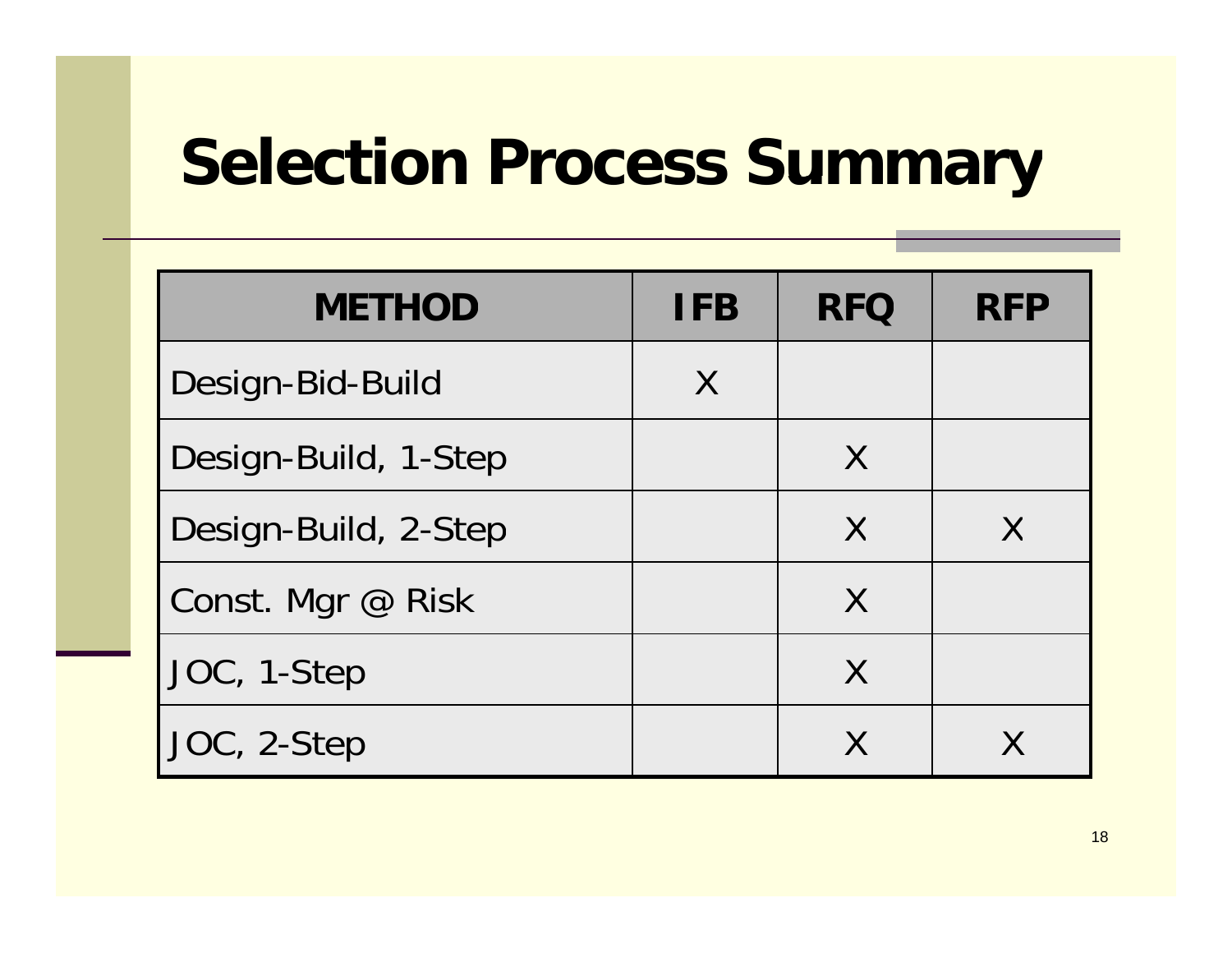#### **APDM Benefits**

- Ability to pick "Best Qualified" contractor
	- Better relationships among all project team members
- Contractor involvement throughout design phase:
	- More control of budget through design phase
	- True Value Engineering to ensure most cost-efficient systems
	- ٠ Enhanced project communications by selecting entire team early
	- . **E** More time to plan construction activities
	- Better designs through constructability reviews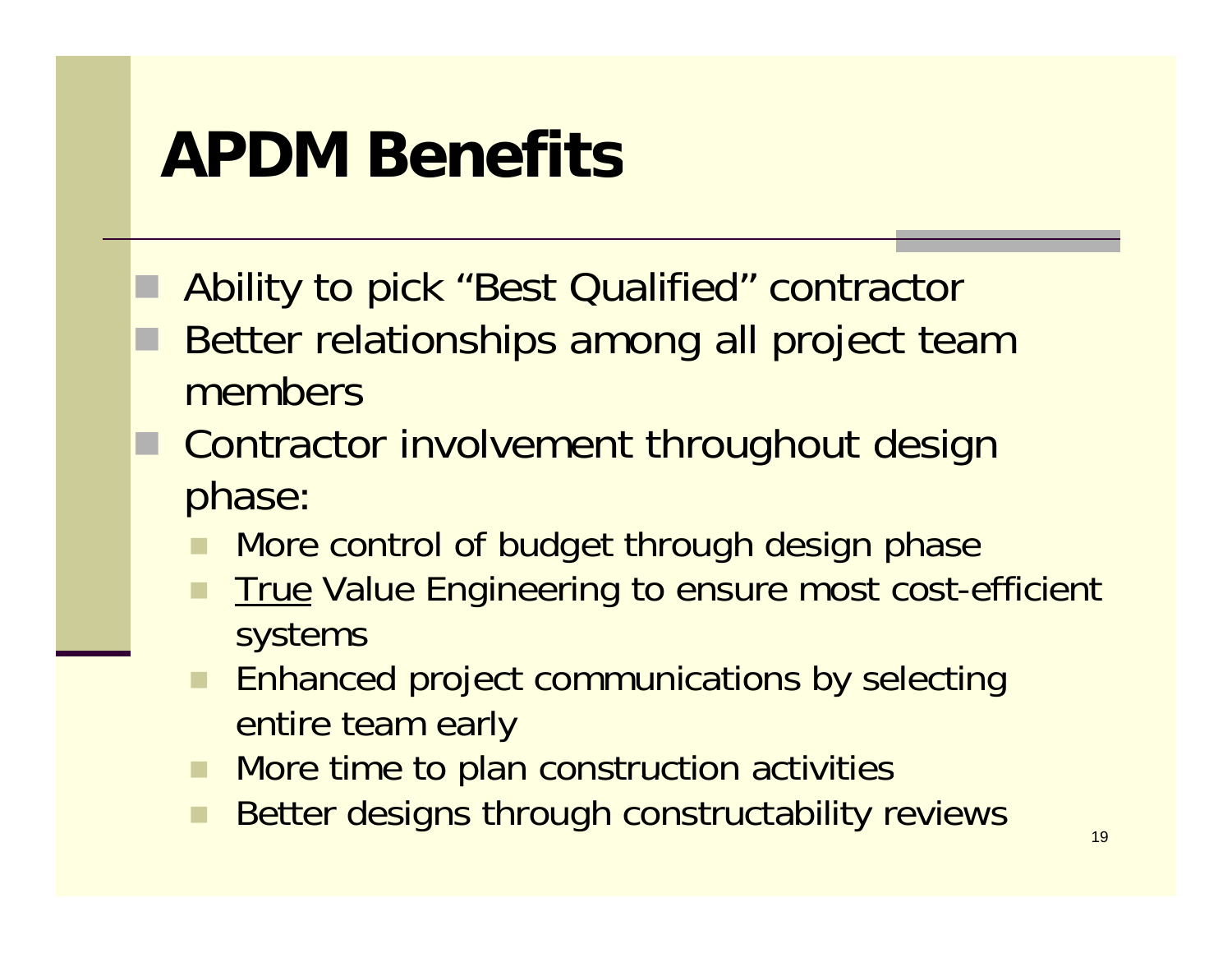#### **APDM Benefits, con.**

- Better quality from better subcontractors
- Smoother project close out
- Better contractor performance for repeat business
- **Reduced completion time with fast tracking** and long lead procurement
- F Greater control of subcontractor selection
- Higher levels of M/W/SBE participation
- **Ability to meet Green Building goals**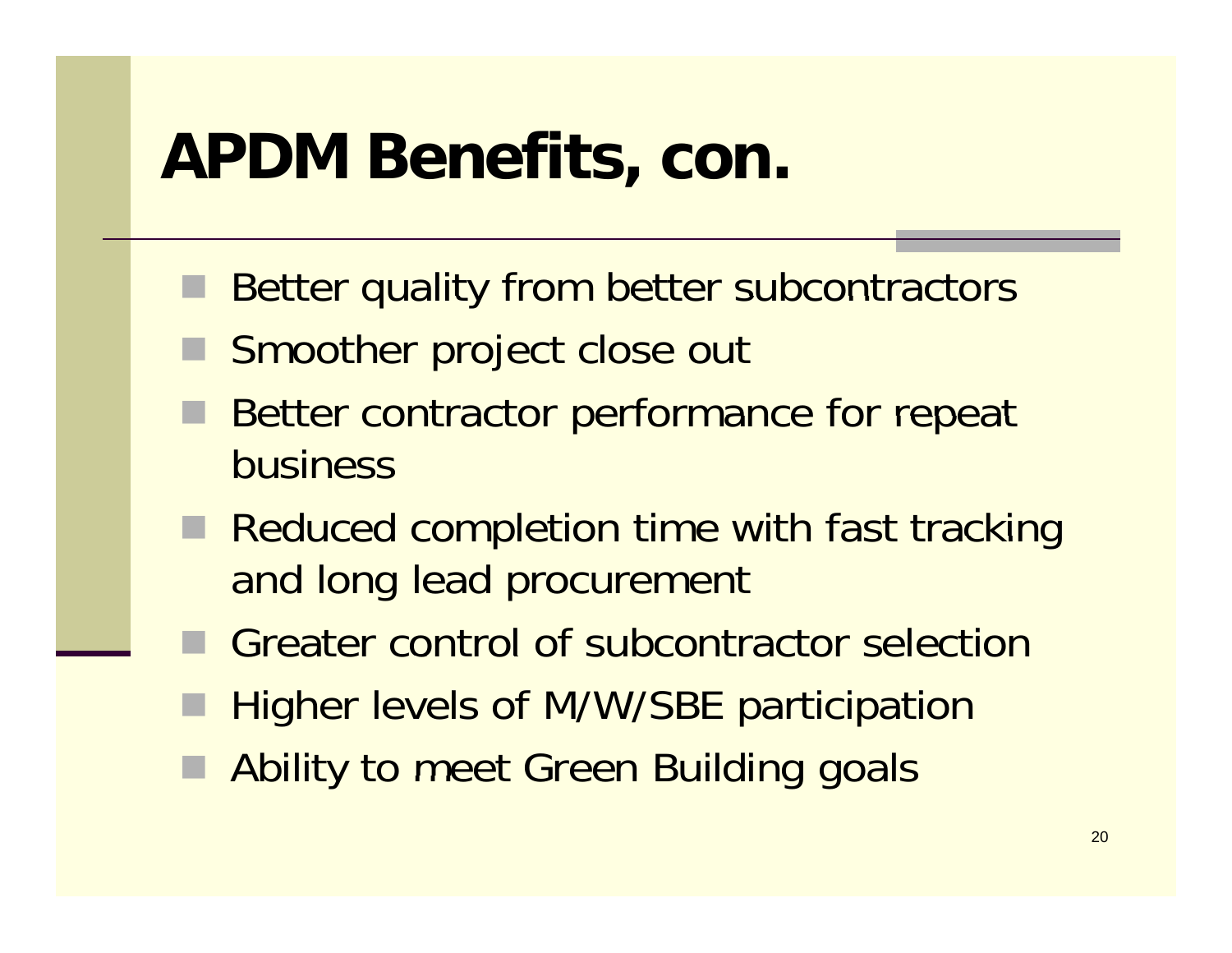## **Typical Project Timelines**

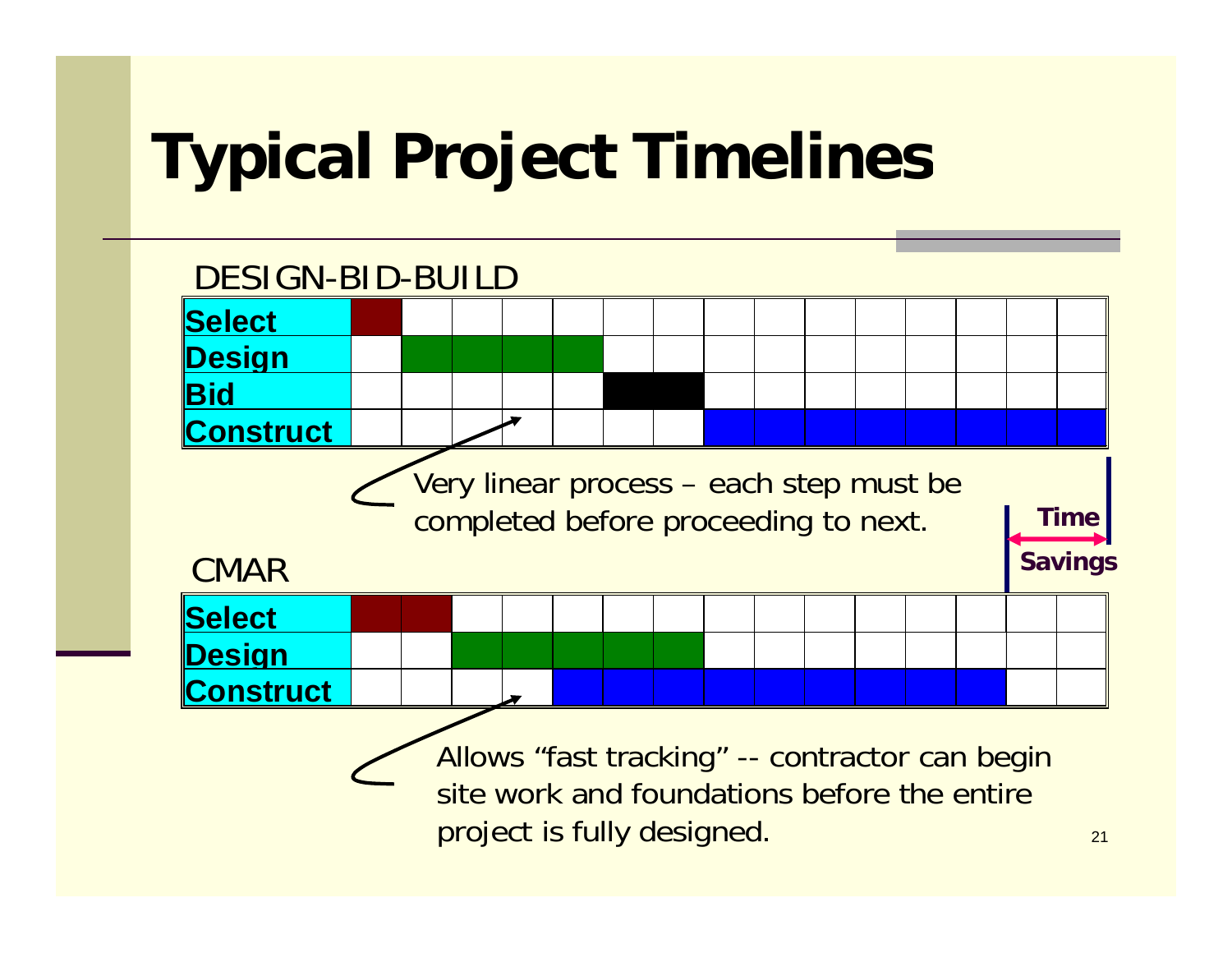## **Delivery Method Comparison**

| <b>FACTOR</b>                  | <b>CM@R</b>  | <b>DBB</b> |
|--------------------------------|--------------|------------|
| <b>Contractor Selection</b>    | $\checkmark$ |            |
| <b>Subcontractor Selection</b> |              |            |
| <b>Design Input</b>            | $\checkmark$ |            |
| <b>Quality</b>                 | $\checkmark$ |            |
| <b>Speed</b>                   | $\checkmark$ |            |
| <b>Relationships</b>           | $\checkmark$ |            |
| <b>Cost Growth</b>             |              |            |
| <b>Schedule Growth</b>         |              |            |
| <b>First Cost</b>              |              |            |
| <b>Cost Certainty</b>          | $\checkmark$ |            |
| Litigation                     |              |            |
| <b>Value</b>                   |              |            |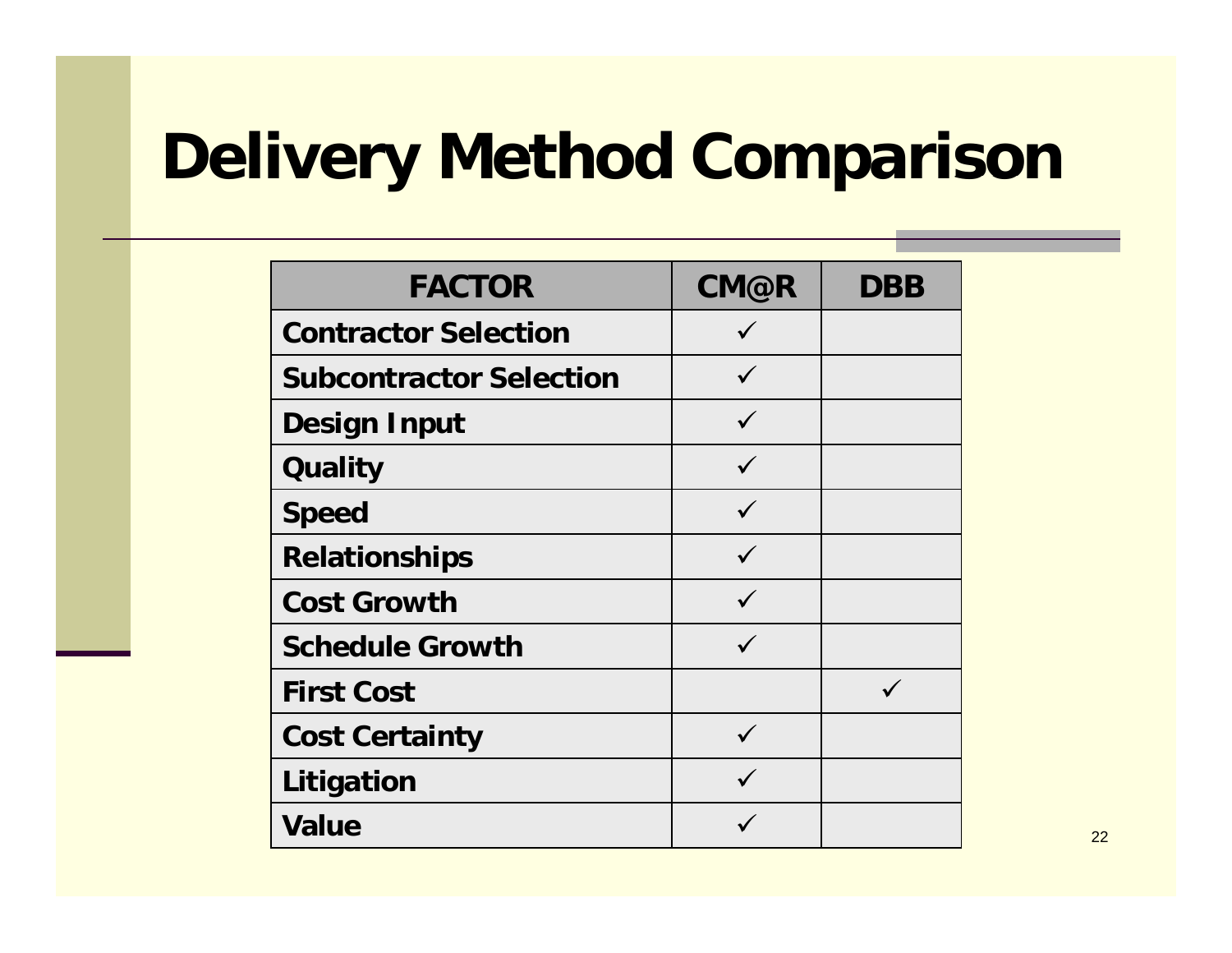#### **Schedule Growth**



23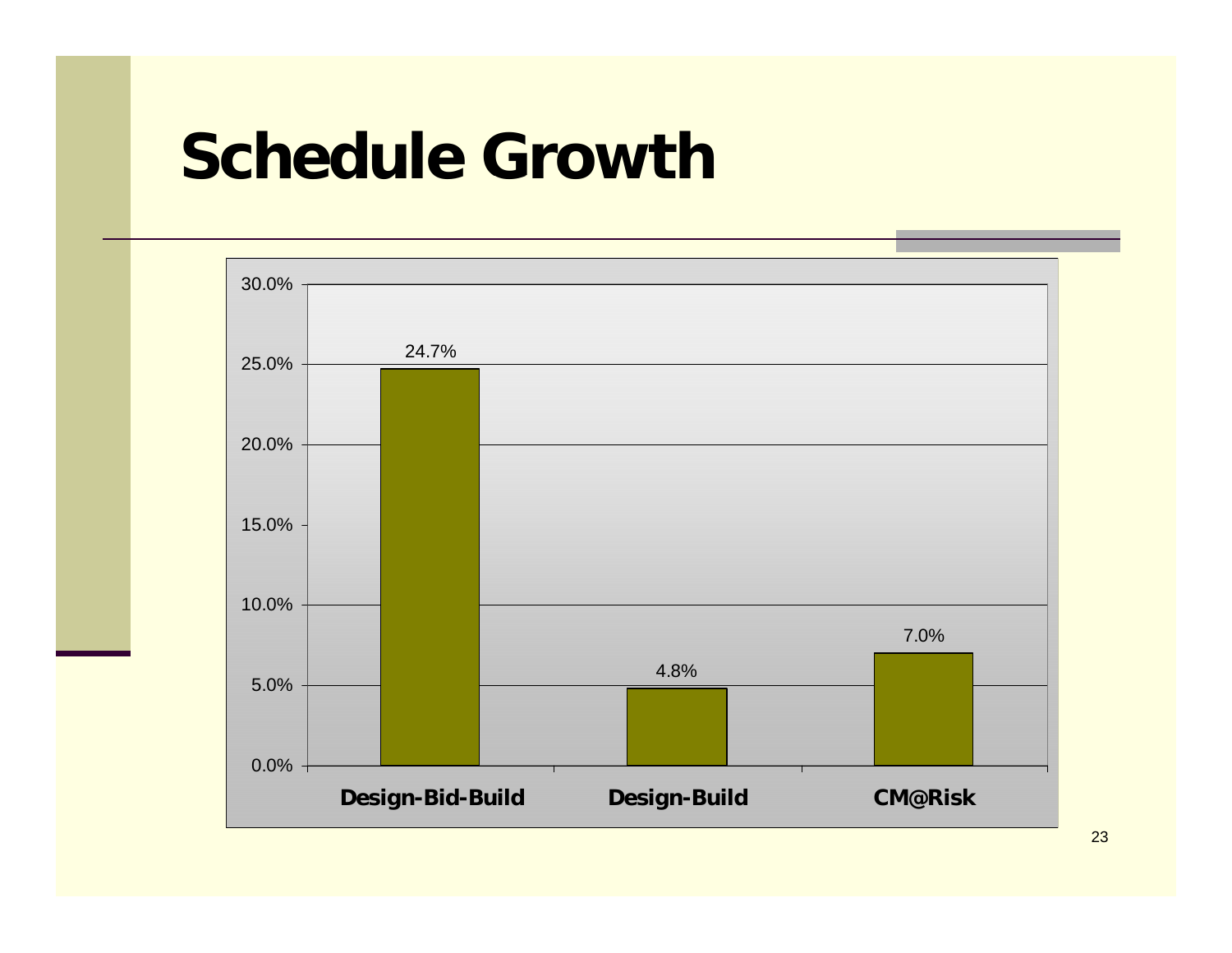#### **Cost Growth**

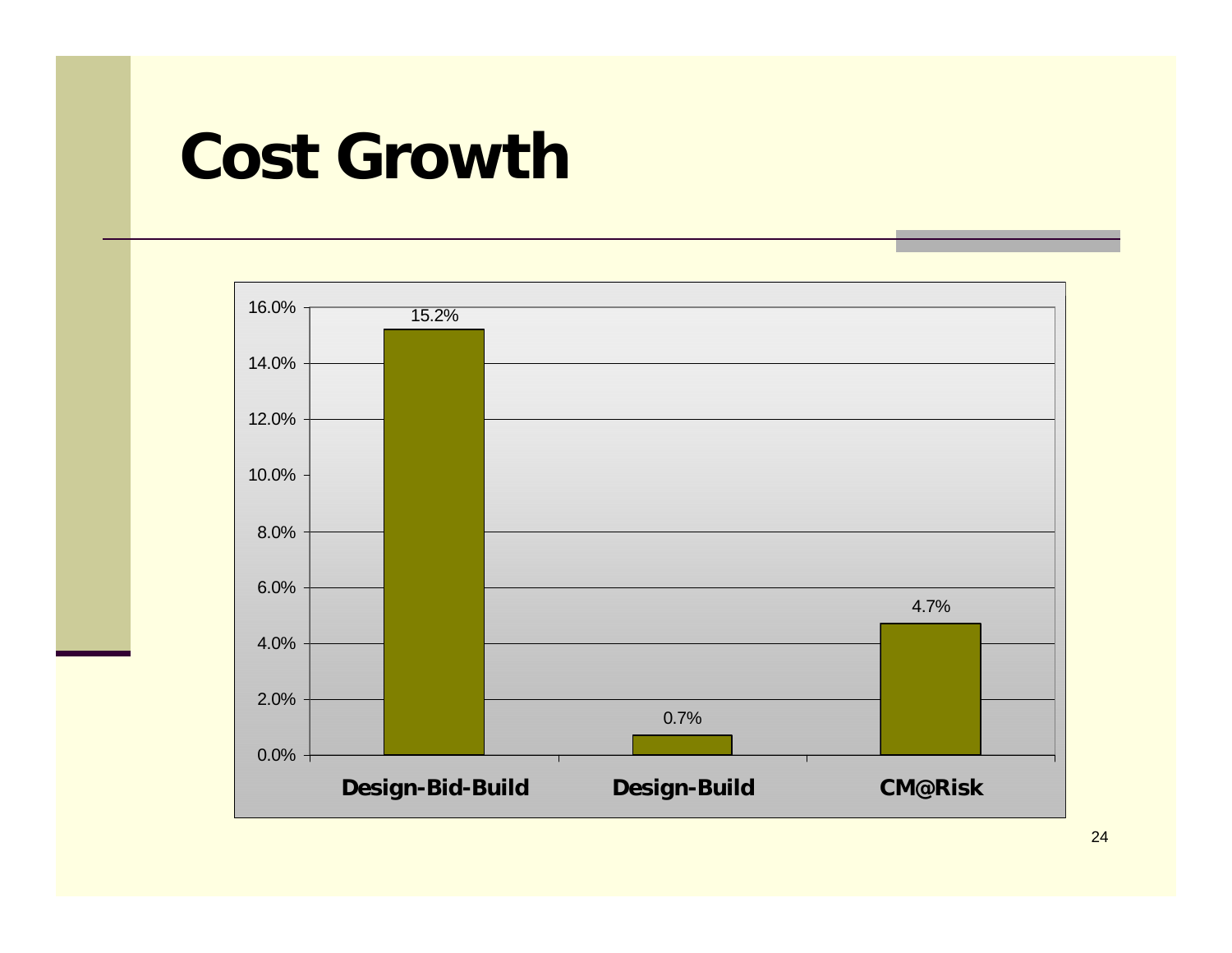#### **Construction Speed**



25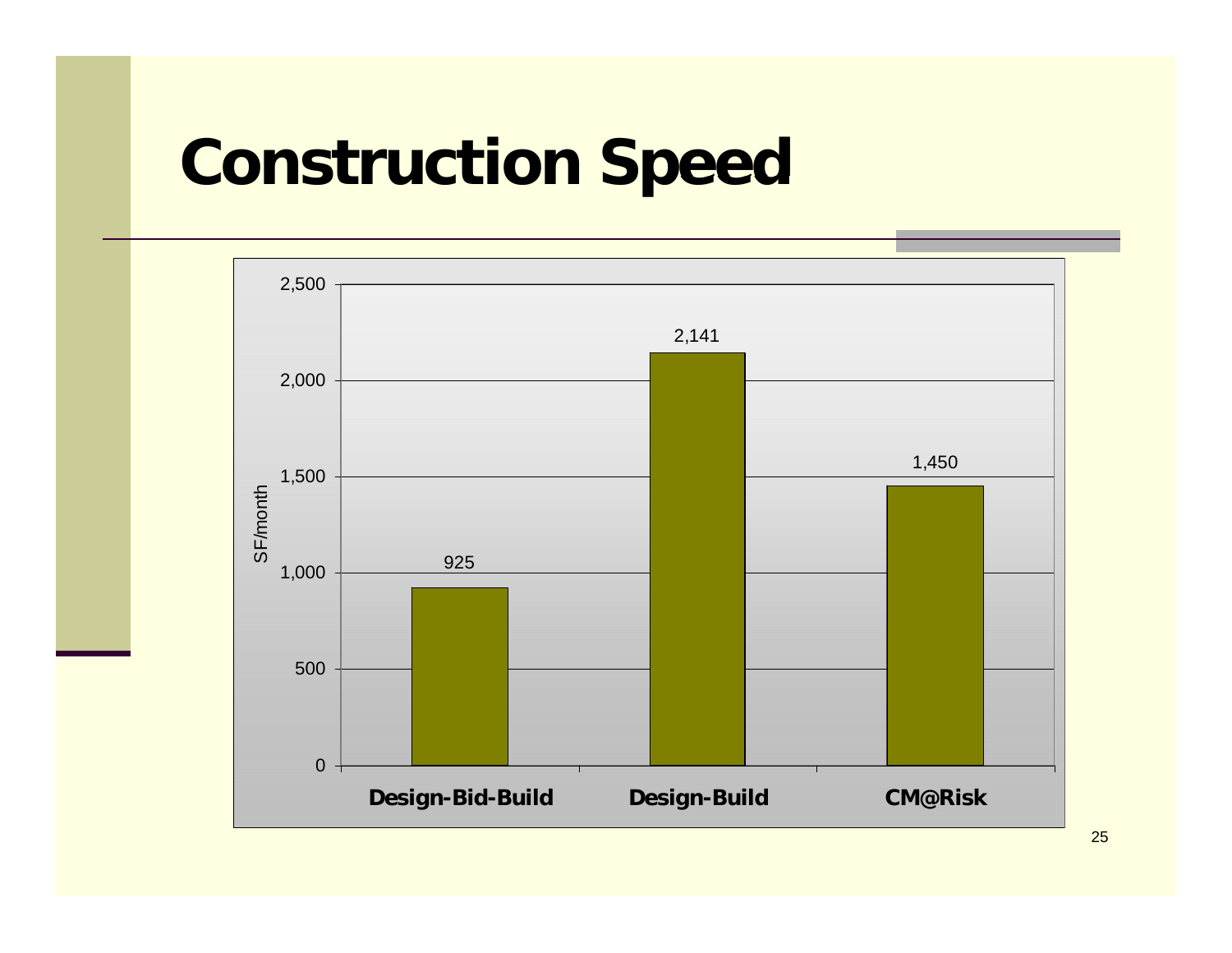# **Contractor APDM Designer Analogy Owner**